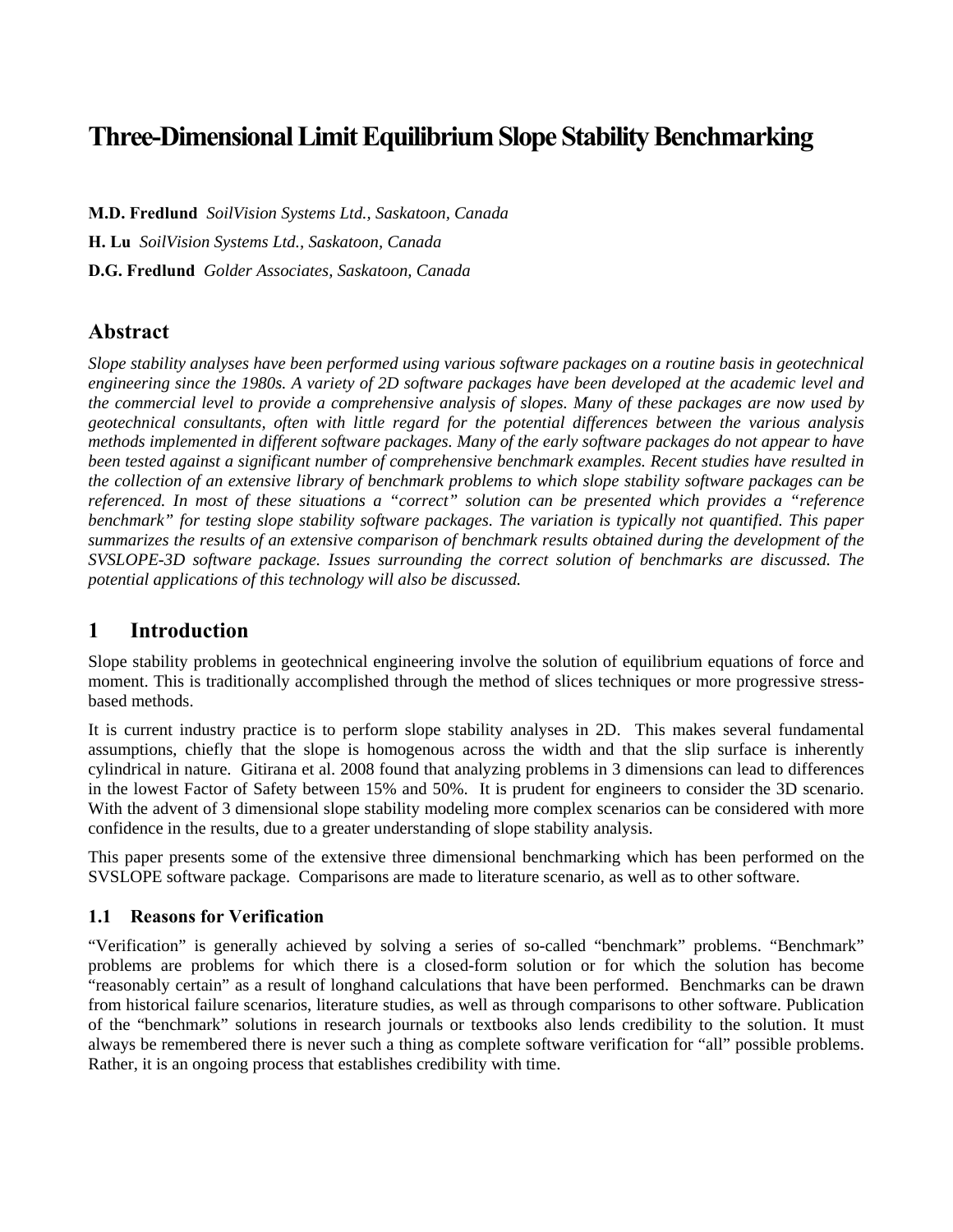# **2 Overview of Slope Stability Modeling**

Figure 1 provides an overall classification of slope stability methods of analysis. It can be seen that a distinction should be made between analysis methods and searching techniques. In 1977, Fredlund and Krahn classified the limit equilibrium methods of slices according to the elements of static equilibrium that were satisfied when solving for the factor of safety. This included categorizing the assumptions used to render the analysis determinate.

In 1981, Fredlund, Krahn and Pufahl further extended the comparison of slope stability method of slices to include additional methods (Fredlund et al, 1981). Most of the limit equilibrium methods of slices made an assumption regarding the interslice forces (e.g., the interslice force function). Consequently, most of the methods of slices differed in the manner by which the normal force at the base of a slice was calculated. Common to all the methods of slices was the manner in which the factor of safety was defined and the fact that the normal force was computed from statical considerations of one slice through a potential sliding mass.

Figure 1 shows that it is now possible to also take into consideration the search technique associated with the determination of the shape and location of the critical slip surface. The finite element stress analysis method can also be used to determine the normal force at the base of a slice, giving rise to the Enhanced (Kulhawy) Limit method as well as other optimization techniques (e.g., Dynamic Programming).



Figure 1. Overall classification of slope stability methods of analysis

## **2.1 3D Slope Stability**

In extending slope stability analyses into 3 dimensions, the "method of slices" becomes the "method of columns." When considering a "slice" out of a slope, only the 2 dimensional inter-slice forces are considered, however, in a column, the lateral forces also come into effect, creating a much more realistic scenario. This requires handling of far more variables; however, the same general slope stability formulations that are commonly performed in 2D (Bishop, Morgenstern-Price, Janbu, etc.) can also be extended into 3D.

Similarly to the circular sliding surfaces commonly found in 2D analyses, an ellipsoidal sliding surface can be defined. Other shapes are also possible when considered in 3D, such as multi-planar wedges and fully specified sliding surfaces along known failure zones. The software also allows other features to be considered such as external loads, supports, bedrock (slip surfaces cannot pass through these zones), tension cracks and discontinuities.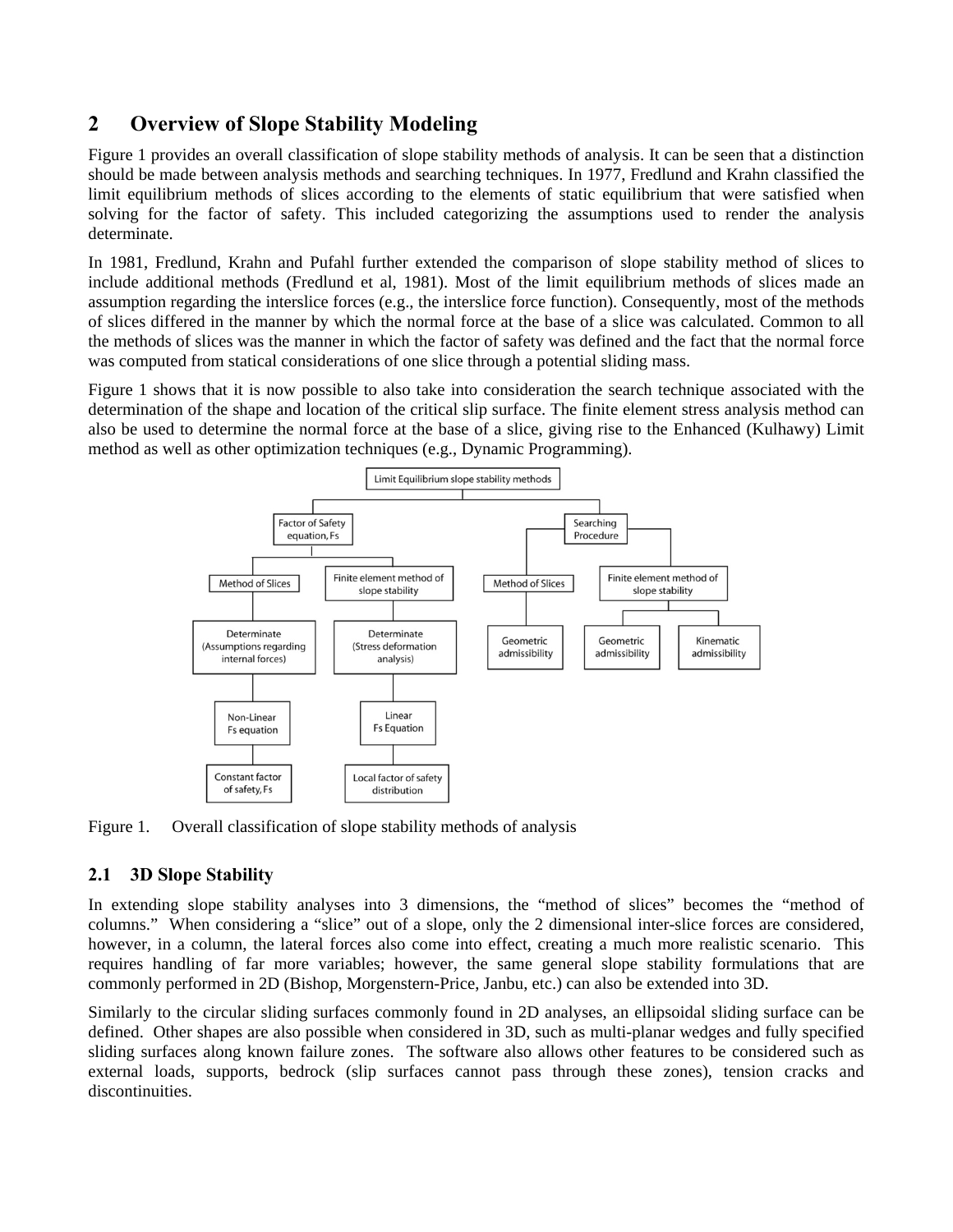# **3 Benchmarking**

In the following sections some of the benchmarks used to test the SVSlope 3D solution engine are presented.

### **3.1 Ellipsoidal Sliding Surface with Toe Submergence**

This problem models upstream of an earth fill dam. The dam is built with a sloping clay core surrounded by granular material. The water surface is higher than the ground surface at the toe of the dam, so toe submergence will be considered. The model was published in the CLARA/W manual (Hungr, 2010). Comparisons will be made to the CLARA/W predictions.

#### *3.1.1 Geometry and Material Parameters*

The pore-water pressure is defined with the water surface grid data. To allow for direct comparison to CLARA/W, a single slip surface was defined. An ellipsoidal surface was used, where the center of the ellipsoid is defined at (149.170, 0, 356.090) and the tangent plane is located at 108.40. Since the model is symmetrical, only half of the slope is analyzed. The geometry and material parameters are shown in Figure 2 and Table 1. The model geometry is extruded uniformly in the third dimension.



Figure 2. Geometry of the Ellipsoidal Toe Submergence model with the water surface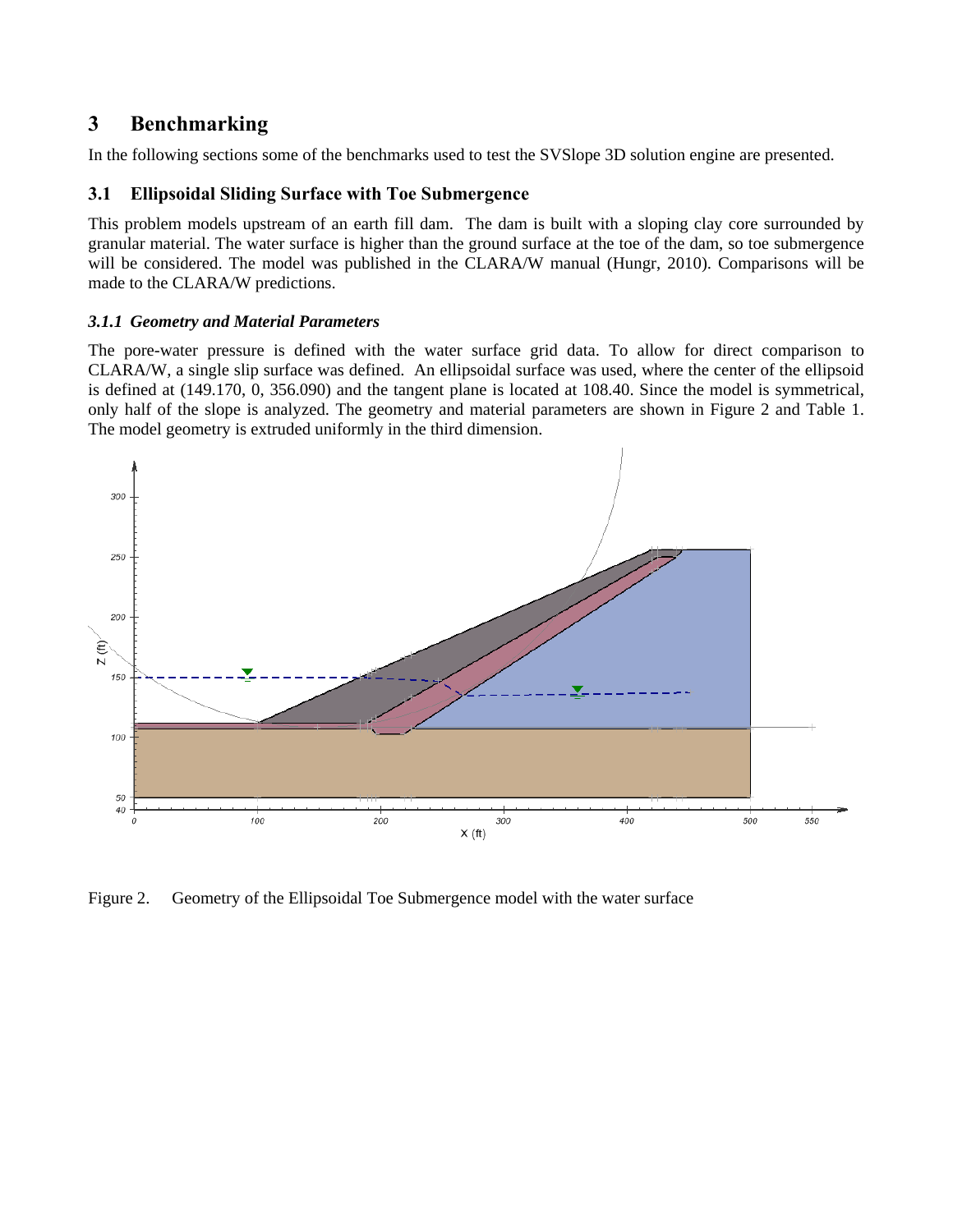|          | c (psf)           | $\phi$ (degrees) $\gamma$ (lb/ft^3) |      |
|----------|-------------------|-------------------------------------|------|
| RockFill | $\theta$          | 35.0                                | 70.6 |
| Core     | 100               | 29                                  | 70.6 |
| Fill     | $\mathbf{\Omega}$ | 28                                  | 70.6 |
| R 1      | 10000             | 35.0                                | 100  |

### Table 1. Material Parameters of the Ellipsoidal Toe Submergence

#### *3.1.2 Results and Discussions*

The results of the analysis are presented in Table 2 and Figure 3. It can be seen that the results of the software match reasonably well with CLARA/W. Differences of less than 5% are considered reasonable.

Table 2. Results of the Ellipsoidal Toe Submergence model analysis

|                        | <b>Factor of Safety</b> | <b>Difference</b> |       |       |
|------------------------|-------------------------|-------------------|-------|-------|
| Method                 | <b>CLARA/W</b>          | <b>SVSLOPE 3D</b> |       | (%)   |
|                        |                         | Moment            | Force |       |
| <b>Bishop</b><br>Janbu | 1.300                   | 1.273             |       | 2.104 |
| Simplified             | 1.230                   |                   | 1.208 | 1.770 |
| pencer                 | 1.260                   | 1.213             | 1.213 | 3.708 |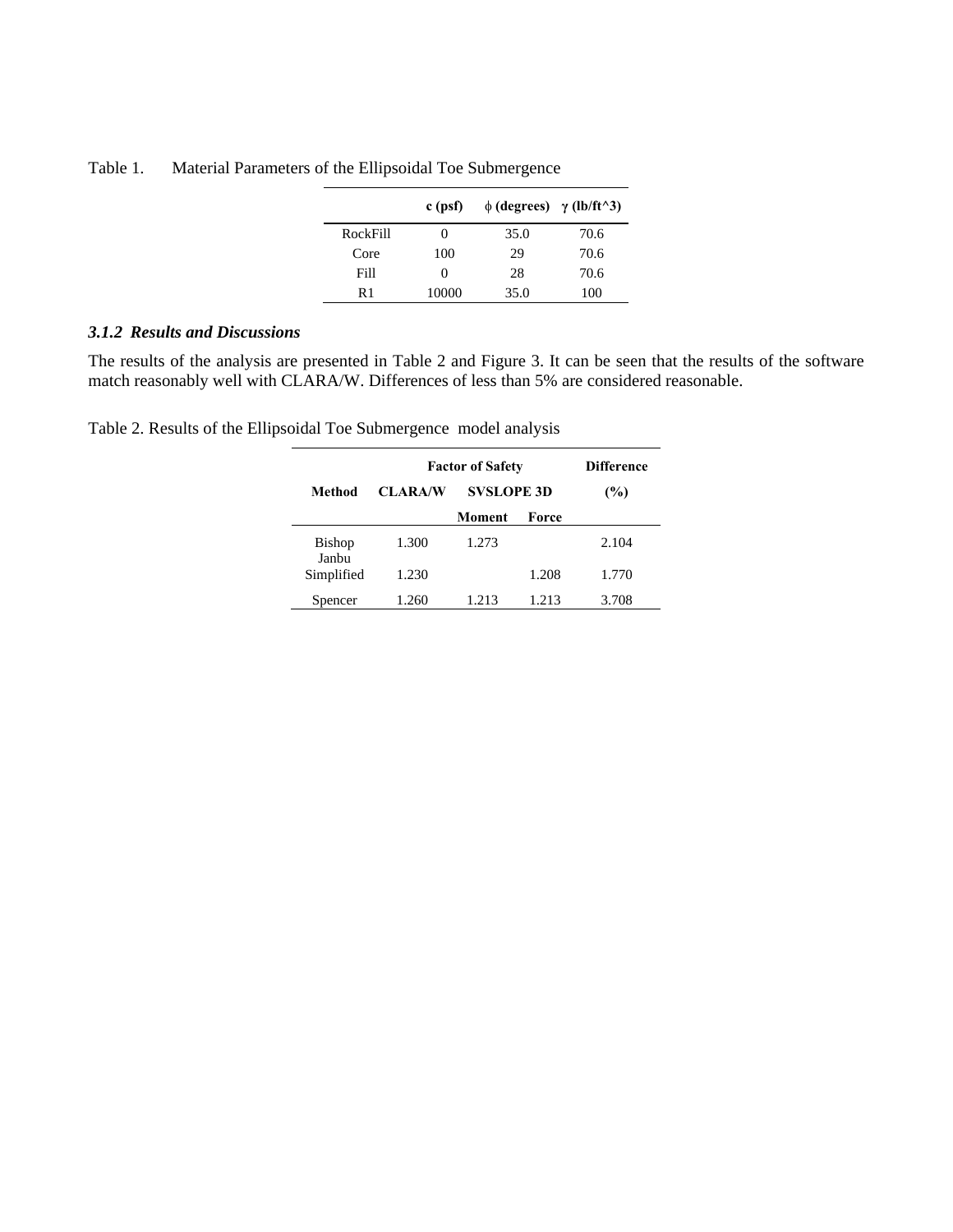

Figure 3. Result of analysis of Ellipsoidal Toe Submergence model with display of 3D sliding mass

### **3.2 A Multi-Planar Wedge Surface**

This model demonstrates a multi-planar wedge sliding surface. It is applied to a waste pile where there is a weak interface between the waste and foundation materials. The weak surface is defined using a discontinuity material "disc". The other three wedge planes forming the sliding surface have the properties of the waste material. This procedure is applicable to cases where the use of geotextiles is being examined.

#### *3.2.1 Geometry and Material Parameters*

Pore-water pressure is present in this example and is defined by a water surface at the interface between the waste and foundation. The corresponding model and wedges data are presented in Figure 4. The material parameters are presented in Table 3.

|                 |    | c (kN/m <sup>2</sup> ) $\phi$ (degrees) $\gamma$ (kN/m <sup>3</sup> ) |    |
|-----------------|----|-----------------------------------------------------------------------|----|
| Fill            |    | 35                                                                    | 18 |
| Clay_Foundation | 50 | 20                                                                    | 20 |
| disc            |    | 12                                                                    |    |

Table 3 Material Parameters of the Multi-Planar Wedge model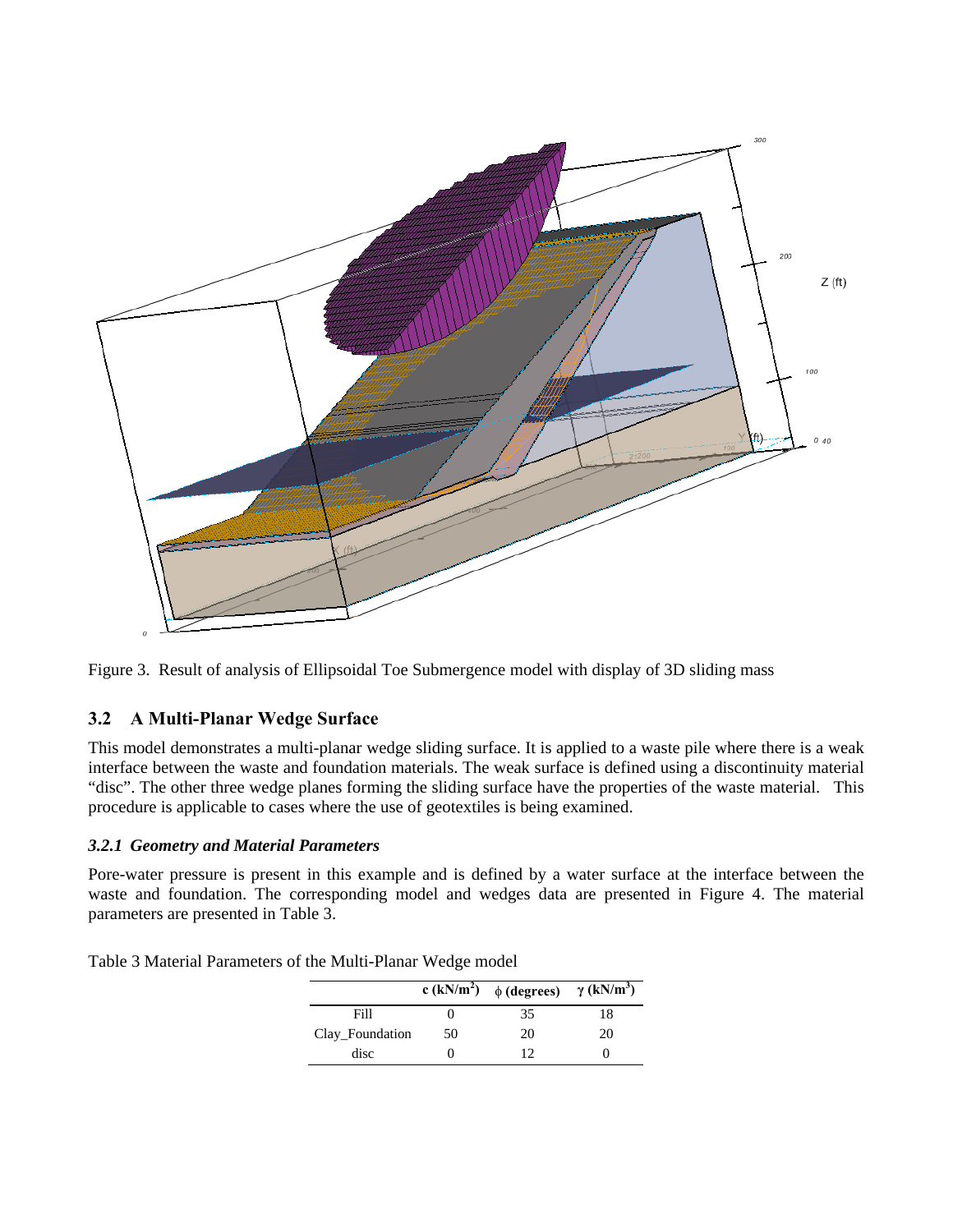

Figure 4. Geometry of Multi-planar wedges model with the wedges data

|          | X(m) | Y(m) | Z(m)  | Dip<br>$(\text{deg.})$ | Dip Dir.<br>$(\overline{\text{Deg}})$ |
|----------|------|------|-------|------------------------|---------------------------------------|
| Wedge #1 |      | 90   | 10    |                        |                                       |
| Wedge #2 | 60   | 90   | 12    | 32                     |                                       |
| Wedge #3 |      | 90   | $-35$ | 45                     | 87                                    |
| Wedge #4 |      | 90   | $-35$ |                        | -87                                   |

Table 4: Wedge Sliding Surfaces

#### *3.2.2 3.2.2 Results and Discussions*

The results are shown in Table 5 and Figure 5. Good agreement is observed for the Janbu Simplified and Bishop methods. CLARA/W does not have a converged solution for Spencer method and there is a significant difference between CLARA/W and SVSLOPE 3D with the Morgenstern-Price method. The calculations of the Morgenstern-Price method in the Clara/W software appear questionable given the significant difference between the Bishop and Morgenstern-Price result in the CLARA/W software.

Table 5 Results of Multi-planar wedges

**Method Factor of Safety Difference**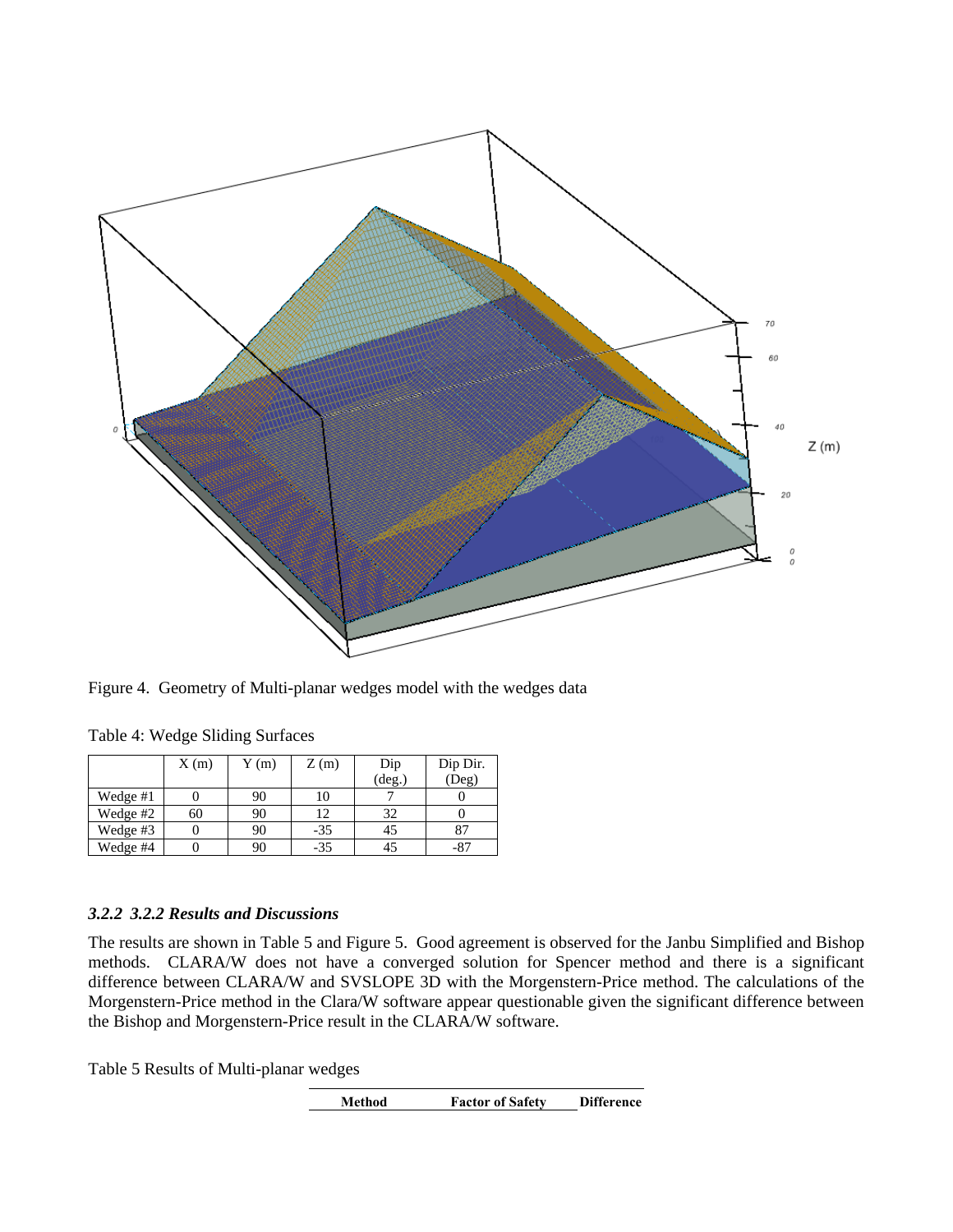

Figure 5. Result of Multi-planar wedges model

### **3.3 Fredlund and Krahn (1977) 2D TO 3D**

This model was created based on the 2D example model by Fredlund and Krahn (1977) by extending the 2D model into 3D. This model is a more "exact" match with the original 2D model as the wedge plane and discontinuity material method is not used. In this example an ellipsoidal sliding surface is utilized and the weak layer is kept as a separate layer.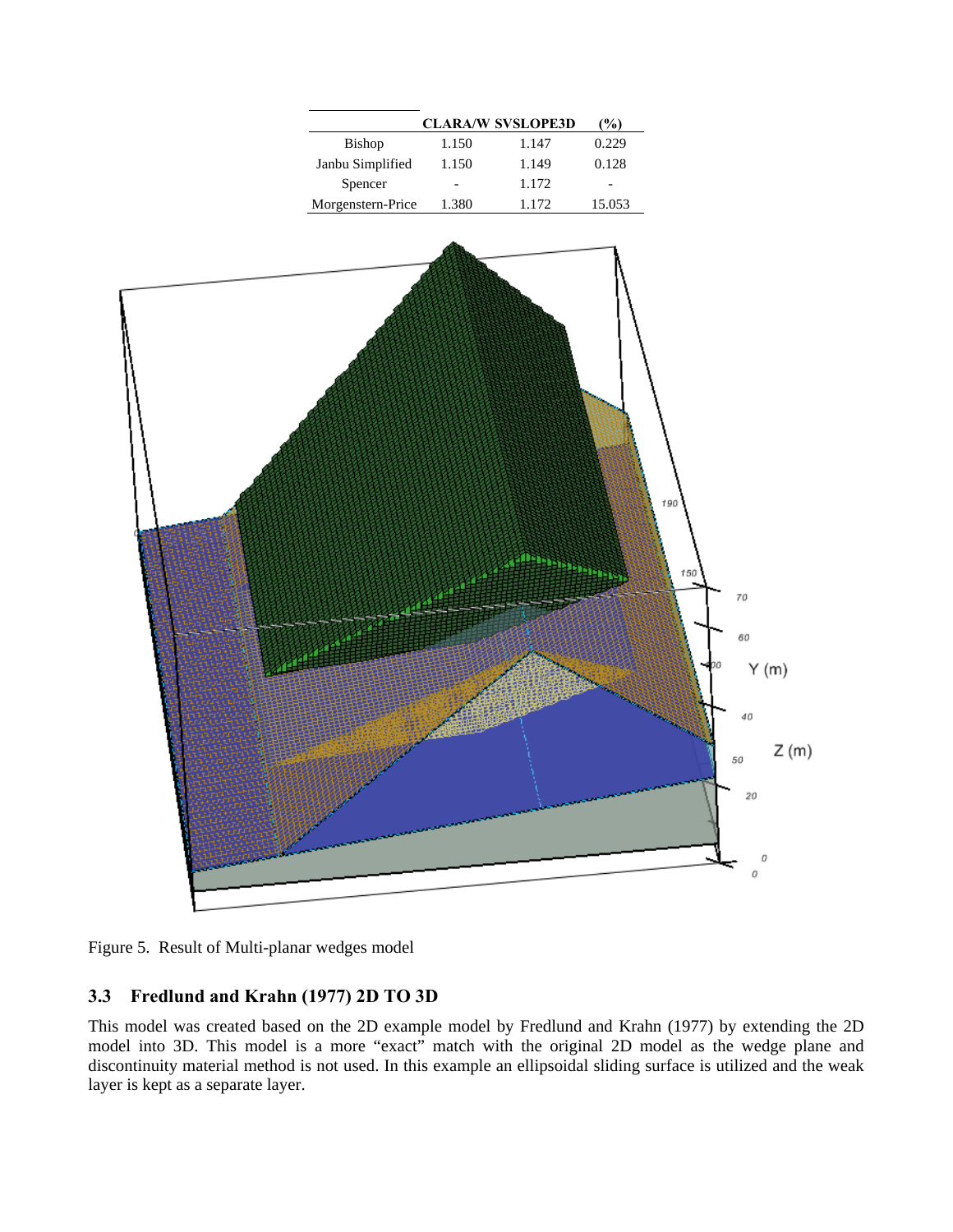#### *3.3.1 Geometry and Material Parameters*

This model consists of a 35 meter high clay embankment with a sloping water table, which exits at the toe of the embankment. The embankment soil is underlain by a thin weak layer of soil. Underlying this is bedrock. The ellipsoidal sliding surface will pass through the bedrock meaning that shearing will occur at the interface between the bedrock and the weak layer. The geometry and material parameters are shown in Table 6 and Figure 6.

Table 6 Material Parameters of Fredlund and Krahn (1977) 3D model



Figure 6. Geometry of 3D Example Model – Fredlund and Krahn (1977)

|  |  |  |  | Table 7: Ellipsoidal Sliding Surface Coordinates |
|--|--|--|--|--------------------------------------------------|
|--|--|--|--|--------------------------------------------------|

| X-Coordinate         | 120.000 |
|----------------------|---------|
| Y-Coordinate         | 0.000   |
| Z-Coordinate         | 90.000  |
| <b>Tangent Plane</b> | 10.000  |
| <b>Aspect Ratio</b>  |         |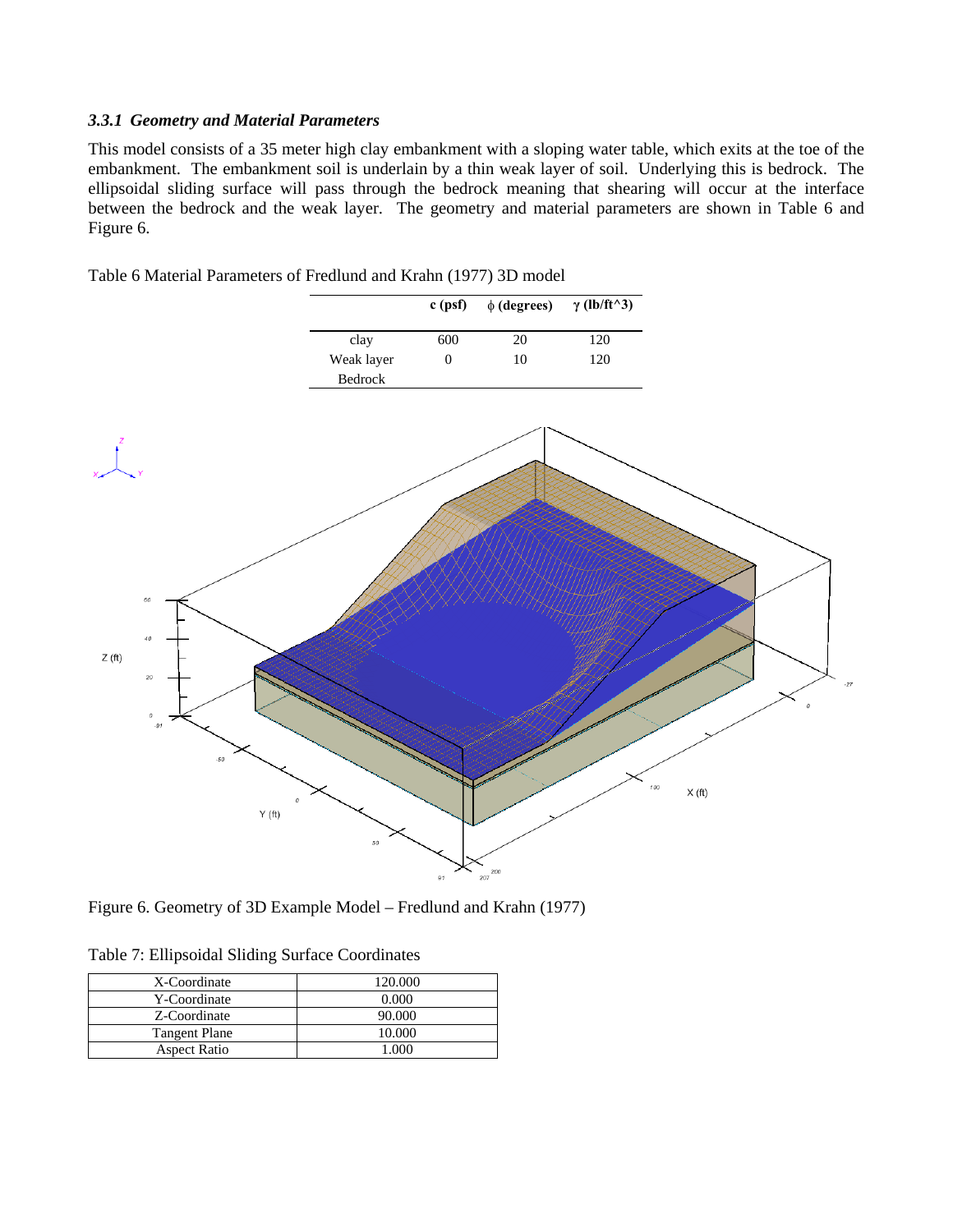#### *3.3.2 Results and Discussions*

Figure 7 illustrates the 2D results from Fredlund and Krahn (1977) compared to the SVSLOPE 3D results and CLARA/W results. The 3D FOS is about 30% larger than 2D FOS on average. The higher factor of safety observed when comparing 3 dimensional analyses to 2 dimensional analyses have been observed in other completed studies (Gitirana, Santos, & Fredlund, 2008).

| <b>Method</b>                            | <b>Factor of Safety</b>                | <b>Difference</b> |                      |       |
|------------------------------------------|----------------------------------------|-------------------|----------------------|-------|
|                                          | <b>Fredlund and</b><br>Krahn (1977) 2D | <b>CLARA/W</b>    | <b>SVSLOPE</b><br>3D | (%)   |
| Ordinary<br><b>Bishop Simplified</b>     | 1.171<br>1.248                         | 1.62              | 1.487<br>1.638       | 1.108 |
| Janbu Simplified                         | 1.333                                  |                   | 1.622                |       |
| Corps. of Engineers #1                   |                                        |                   | 1.840                |       |
| Corps. of Engineers #2<br>Lowe-Karafiath |                                        |                   | 1.742                |       |
| Spencer                                  | 1.245                                  |                   | 1.682                |       |
| Morgenstern-Price                        | 1.250                                  |                   | 1.647                |       |
| GLE                                      |                                        |                   | 1.648                |       |
| Sarma                                    |                                        |                   | 1.675                |       |

Table 8 Results of the Fredlund and Krahn (1977) 3D model



Figure 7. Results of the Fredlund and Krahn (1977) 3D model

# **4 Potential Applications**

Three dimensional slope stability analyses have many potential applications. Any application where the geometry is too complicated to be approximated in two dimensions will benefit from three-dimensional implementation. Some problems are inherently three dimensional, such as: